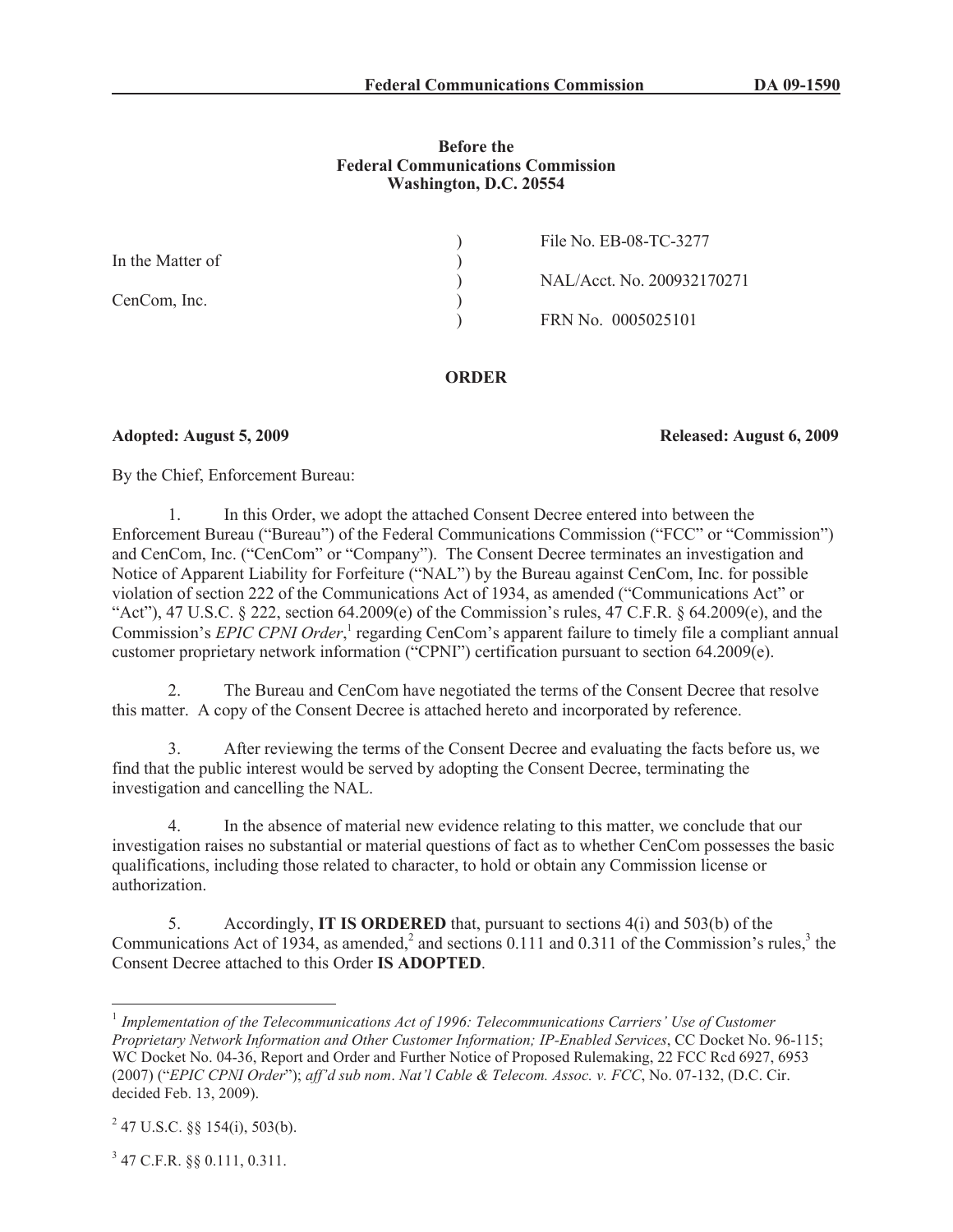6. **IT IS FURTHER ORDERED** that the above-captioned investigation **IS TERMINATED** and the Notice of Apparent Liability for Forfeiture **IS CANCELLED**.

# FEDERAL COMMUNICATIONS COMMISSION

Kris Anne Monteith Chief, Enforcement Bureau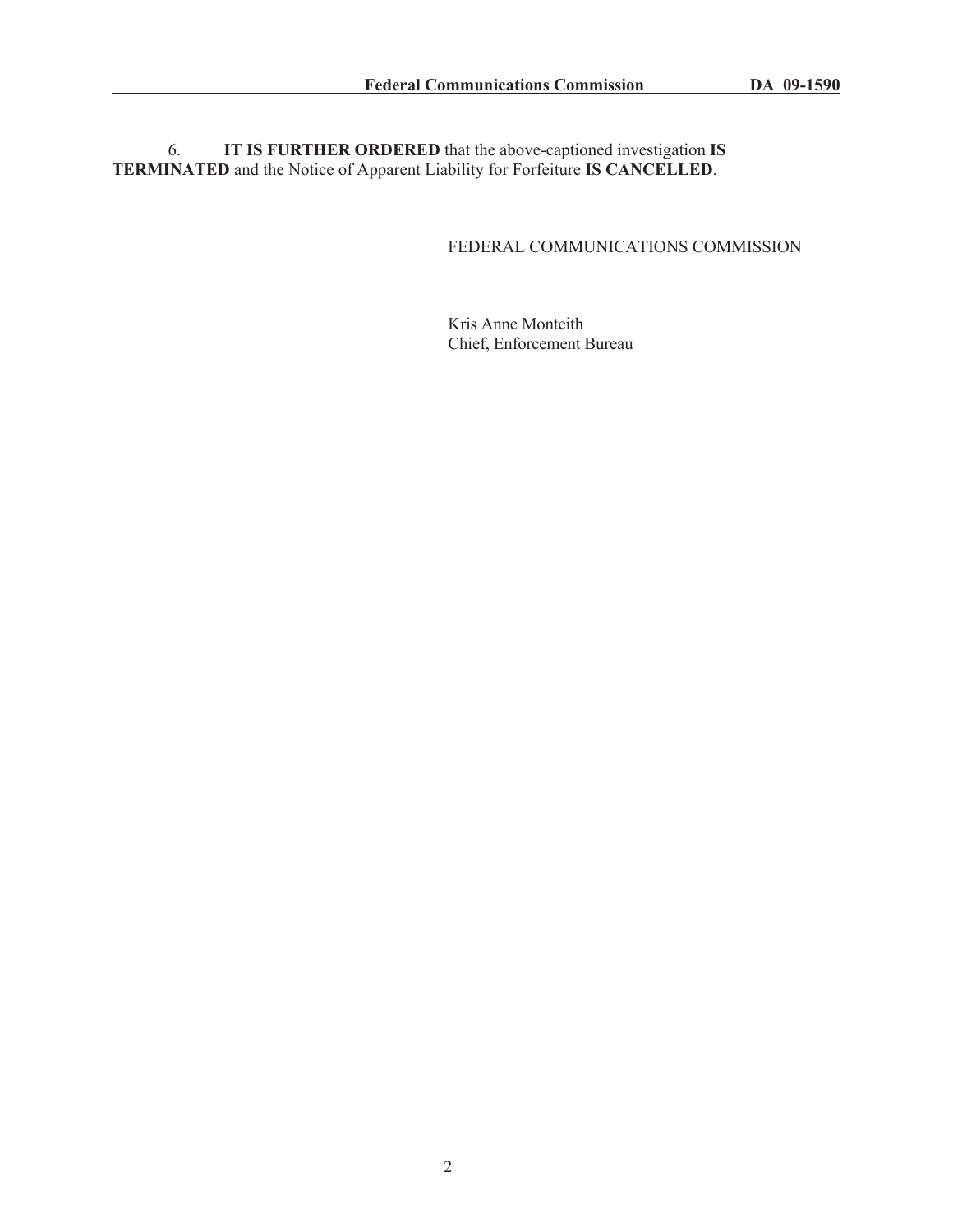#### **Before the Federal Communications Commission Washington, D.C. 20554**

| File No. EB-08-TC-3277     |
|----------------------------|
|                            |
| NAL/Acct. No. 200932170271 |
|                            |
| FRN No. 0005025101         |
|                            |

#### **CONSENT DECREE**

1. The Enforcement Bureau **(**"Bureau") and CenCom, Inc. ("CenCom" or the "Company"), by their authorized representatives, hereby enter into this Consent Decree for the purpose of cancelling the Notice of Apparent Liability ("NAL") and terminating the Enforcement Bureau's investigation into CenCom's possible noncompliance with the requirements of section 222 of the Communications Act of 1934, as amended ("Communications Act" or "Act"), 47 U.S.C. § 222, section 64.2009(e) of the Commission's rules, 47 C.F.R. § 64.2009(e), and the Commission's *EPIC CPNI Order*. 1

# **I. DEFINITIONS**

- 2. For the purposes of this Consent Decree, the following definitions shall apply:
	- (a) "Act" means the Communications Act of 1934, as amended, 47 U.S.C. § 151 *et seq.*
	- (b) "Adopting Order" means an Order of the Commission adopting the terms of this Consent Decree without change, addition, deletion, or modification.
	- (c) "Bureau" means the Enforcement Bureau of the Federal Communications Commission.
	- (d) "Commission" and "FCC" mean the Federal Communications Commission and all of its bureaus and offices.
	- (e) "Compliance Plan" means the program described in this Consent Decree at paragraph 10.
	- (f) "Effective Date" means the date on which the Commission releases the Adopting Order.
	- (g) "Investigation" means the investigation commenced by the Bureau's letter of inquiry<sup>2</sup> regarding whether CenCom violated the requirements of section 222 of the

<sup>&</sup>lt;sup>1</sup> Implementation of the Telecommunications Act of 1996: Telecommunications Carriers' Use of Customer *Proprietary Network Information and Other Customer Information; IP-Enabled Services*, CC Docket No. 96-115; WC Docket No. 04-36, Report and Order and Further Notice of Proposed Rulemaking, 22 FCC Rcd 6927, 6953 (2007) ("*EPIC CPNI Order*"); *aff'd sub nom*. *Nat'l Cable & Telecom. Assoc. v. FCC*, No. 07-132, (D.C. Cir. decided Feb. 13, 2009).

<sup>&</sup>lt;sup>2</sup> See Letter from Marcy Greene, Deputy Division Chief, Enforcement Bureau, FCC to CenCom (Sept. 5, 2008) ("LOI").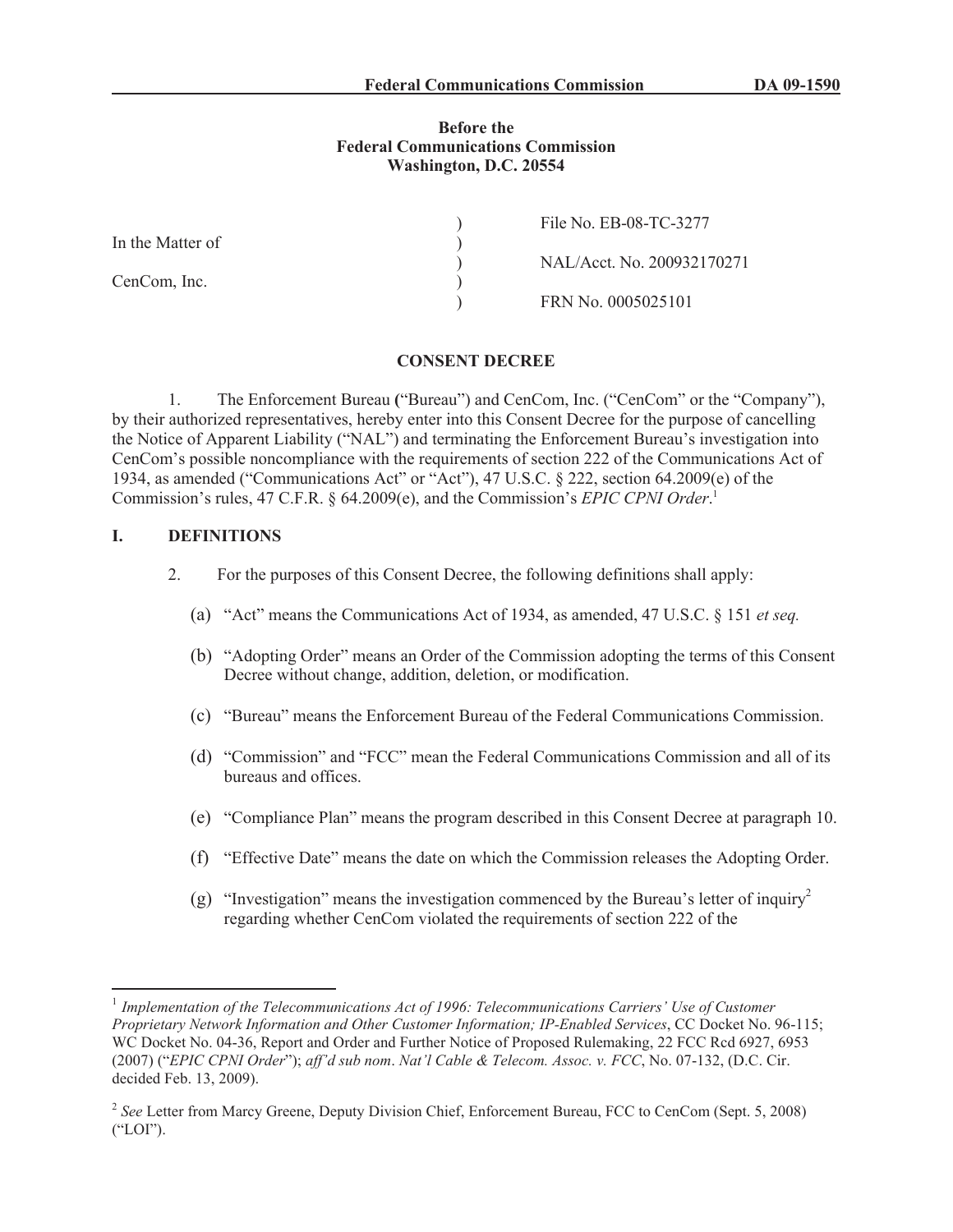Communications Act and section  $64.2009(e)$  of the Commission's rules by failing to file a compliant customer proprietary network information ("CPNI") certification.<sup>3</sup>

- (h) "CenCom" means CenCom, Inc. and its predecessors-in-interest and successors-ininterest.
- (i) "NAL" means Notice of Apparent Liability for Forfeiture.
- (j) "Parties" means CenCom and the Bureau.
- (k) "Rules" means the Commission's regulations found in Title 47 of the Code of Federal Regulations.

# **II. BACKGROUND**

3. Section 222 imposes the general duty on all telecommunications carriers to protect the confidentiality of their subscribers' proprietary information.<sup>4</sup> The Commission has issued rules implementing section 222 of the Act.<sup>5</sup> The Commission required carriers to establish and maintain a system designed to ensure that carriers adequately protected their subscribers' CPNI. Section 64.2009(e) is one such requirement.

4. In 2006, some companies, known as "data brokers," advertised the availability of records of wireless subscribers' incoming and outgoing telephone calls for a fee.<sup>6</sup> Data brokers also advertised

 $3$  47 C.F.R. 64.2009(e).

<sup>&</sup>lt;sup>4</sup> Section 222 of the Communications Act, 47 U.S.C § 222, provides that: "Every telecommunications carrier has a duty to protect the confidentiality of proprietary information of, and relating to, other telecommunications carriers, equipment manufacturers, and customers, including telecommunication carriers reselling telecommunications services provided by a telecommunications carrier." Prior to the 1996 Act, the Commission had established CPNI requirements applicable to the enhanced services operations of AT&T, the Bell Operating Companies ("BOCs"), and GTE, and the customer premises equipment ("CPE") operations of AT&T and the BOCs, in the Computer II, Computer III, GTE Open Network Architecture ("ONA"), and BOC CPE Relief proceedings. *See Implementation of the Telecommunications Act of 1996: Telecommunications Carriers' Use of Customer Proprietary Network Information and Other Customer Information and Implementation of Non-Accounting Safeguards of Sections 271 and 272 of the Communications Act of 1934, as amended*, CC Docket Nos. 96-115 and 96-149, Second Report and Order and Further Notice of Proposed Rulemaking, 13 FCC Rcd 8061, 8068-70, para. 7 (1998) ("*CPNI Order*") (describing the Commission's privacy protections for confidential customer information in place prior to the 1996 Act.

<sup>5</sup> *See CPNI Order*. *See also Implementation of the Telecommunications Act of 1996: Telecommunications Carriers' Use of Customer Proprietary Network Information and Other Customer Information and Implementation of the Non-Accounting Safeguards of Sections 271 and 272 of the Communications Act of 1934, as amended*, CC Docket Nos. 96-115 and 96-149, Order on Reconsideration and Petitions for Forbearance, 14 FCC Rcd 14409 (1999); *Implementation of the Telecommunications Act of 1996: Telecommunications Carriers' Use of Customer Proprietary Network Information and Other Customer Information and Implementation of the Non-Accounting Safeguards of Sections 271 and 272 of the Communications Act of 1934, as amended, CC Docket Nos. 96-115 and 96-149; 2000 Biennial Regulatory Review -- Review of Policies and Rules Concerning Unauthorized Changes of Consumers' Long Distance Carriers, CC Docket No. 00-257*, Third Report and Order and Third Further Notice of Proposed Rulemaking, 17 FCC Rcd 14860 (2002); *EPIC CPNI Order*.

<sup>6</sup> *See, e.g.*, http://www.epic.org/privacy/iei/.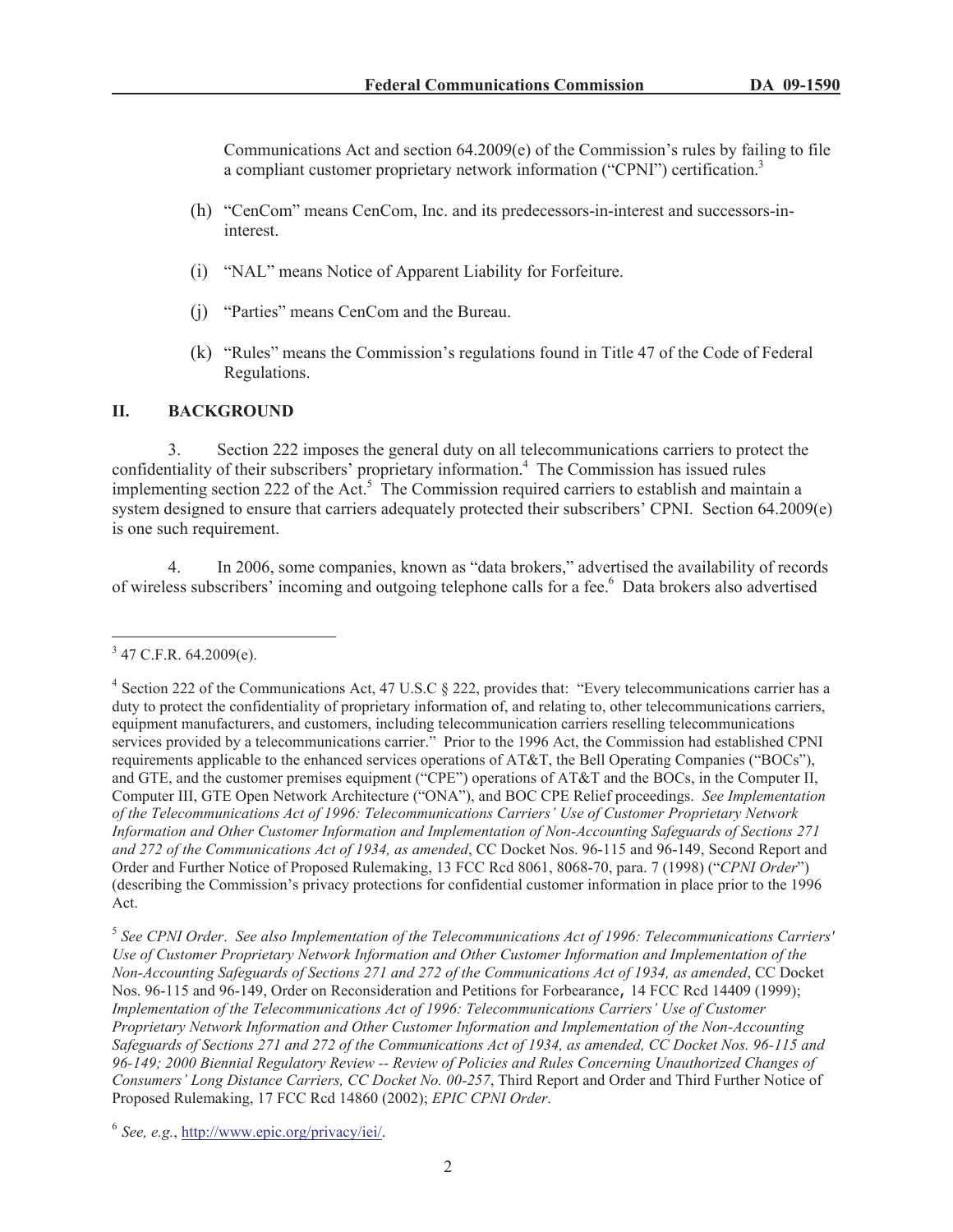the availability of certain landline toll calls.<sup>7</sup> On April 2, 2007, the Commission strengthened its privacy rules with the release of the *EPIC CPNI Order*, <sup>8</sup> which adopted additional safeguards to protect CPNI against unauthorized access and disclosure. The *EPIC CPNI Order* was directly responsive to the actions of databrokers, or pretexters, to obtain unauthorized access to CPNI.<sup>9</sup> The *EPIC CPNI Order* requires that all companies subject to the CPNI rules file annually, on or before March 1, a certification with the Commission pursuant to amended rule 47 C.F.R. § 64.2009(e).<sup>10</sup> Additionally, companies must now provide, with their certification, "an explanation of any actions taken against data brokers and a summary of all customer complaints received in the past year concerning the unauthorized release of CPNI."<sup>11</sup>

5. The Bureau sent a Letter of Inquiry ("LOI") to CenCom on September 5, 2008, asking it to provide copies and evidence of its timely filed CPNI compliance certificate for 2007, which was due by March 1, 2008, pursuant to section 64.2009(e) of the Commission's rules or an explanation as to why no certification was filed.<sup>12</sup> On September 16, 2008, CenCom filed a response to the LOI.<sup>13</sup> The Bureau concluded that CenCom failed to submit satisfactory evidence of its timely filing of the annual CPNI compliance certification.<sup>14</sup> Accordingly, on February 24, 2009, the Bureau released the *Omnibus NAL* against numerous companies, including CenCom, proposing a monetary forfeiture of twenty thousand dollars (\$20,000) for its apparent failure to comply with section 64.2009(e) of the Commission's rules,<sup>15</sup> and the Commission's *EPIC CPNI Order*, and ordered the Company either to pay the proposed forfeiture or file a written response within thirty (30) days of the release date stating why the proposed forfeiture should be reduced or canceled. CenCom requested that the Bureau enter into settlement discussions.

### **III. TERMS OF AGREEMENT**

6. **Adopting Order.** The Parties agree that the provisions of this Consent Decree shall be subject to final approval by the Bureau by incorporation of such provisions by reference in the Adopting Order without change, addition, modification, or deletion.

9 *Id.* at 6928.

<sup>10</sup> *Id.* at 6953; 47 C.F.R. § 64.2009(e).

<sup>11</sup> *EPIC CPNI Order*, 22 FCC Rcd at 6953.

<sup>12</sup> *See* note 2, *supra.*

<sup>13</sup> See Letter from Thomas J. Moorman, Counsel to CenCom, to Marcy Greene, Deputy Division Chief, Enforcement Bureau, FCC (Sept. 16, 2008).

<sup>14</sup> Annual CPNI Certification, Omnibus Notice of Apparent Liability for Forfeiture, 24 FCC Rcd. 2299 (Enf. Bur. 2009) ("*Omnibus NAL*").

<sup>15</sup> *Id.*

<sup>7</sup> *See id.*

<sup>8</sup> *EPIC CPNI Order*, 22 FCC Rcd 6927. Specifically, pursuant to section 64.2009(e): A telecommunications carrier must have an officer, as an agent of the carrier, sign and file with the Commission a compliance certificate on an annual basis. The officer must state in the certification that he or she has personal knowledge that the company has established operating procedures that are adequate to ensure compliance with the rules in this subpart. The carrier must provide a statement accompanying the certification explaining how its operating procedures ensure that it is or is not in compliance with the rules in this subpart. In addition, the carrier must include an explanation of any actions taken against data brokers and a summary of all customer complaints received in the past year concerning the unauthorized release of CPNI. This filing must be made annually with the Enforcement Bureau on or before March 1 in EB Docket No. 06-36, for data pertaining to the previous calendar year. 47 C.F.R. § 64.2009(e).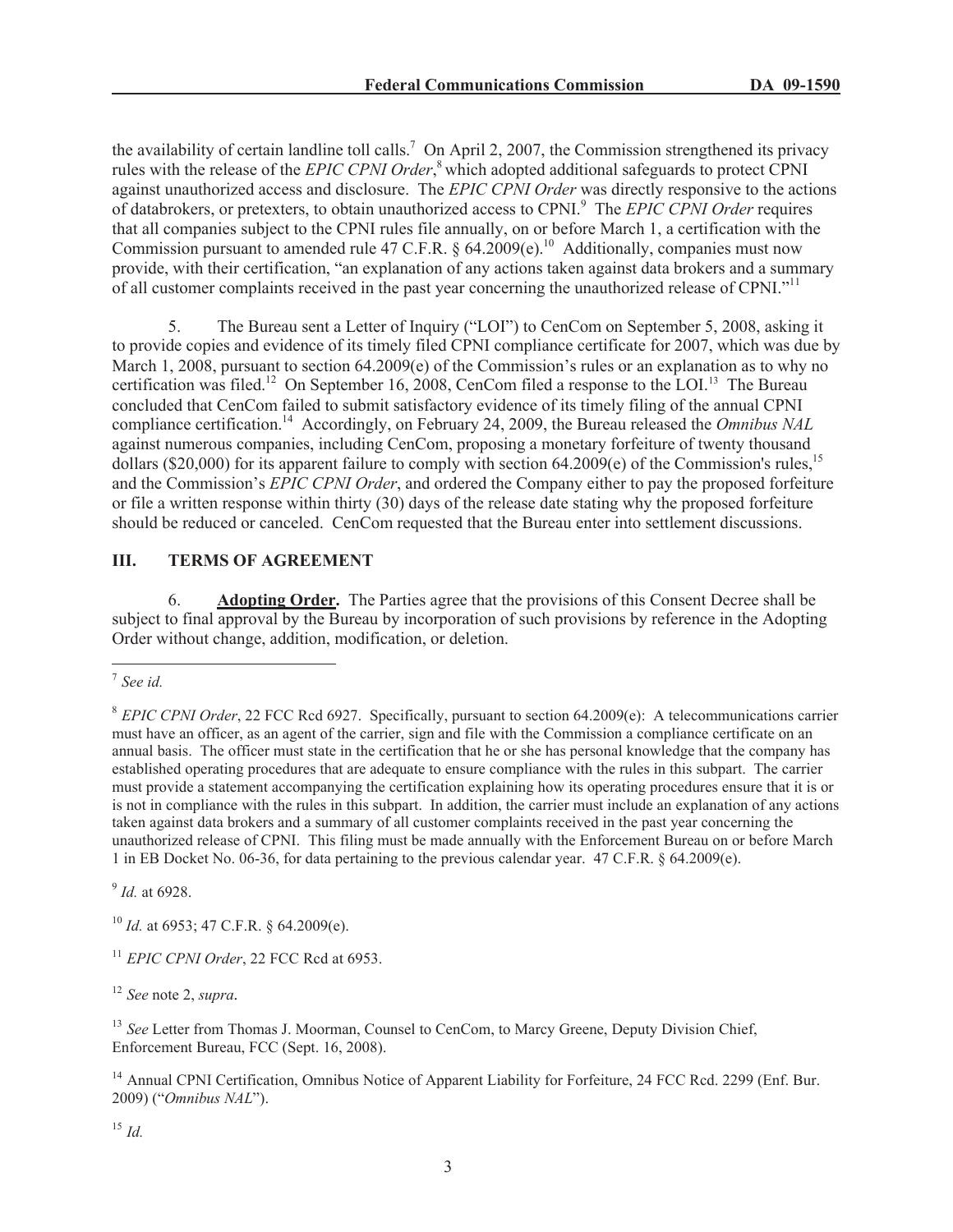7. **Jurisdiction.** CenCom agrees that the Bureau has jurisdiction over it and the matters contained in this Consent Decree and has the authority to enter into and adopt this Consent Decree.

8. **Effective Date; Violations.** The Parties agree that this Consent Decree shall become effective on the date on which the FCC releases the Adopting Order. Upon release, the Adopting Order and this Consent Decree shall have the same force and effect as any other Order of the Bureau. Any violation of the Adopting Order or of the terms of this Consent Decree shall constitute a separate violation of a Bureau Order, entitling the Bureau to exercise any rights and remedies attendant to the enforcement of a Bureau Order.

9. **Termination of Investigation.** In express reliance on the covenants and representations in this Consent Decree and to avoid further expenditure of public resources, the Bureau agrees to terminate its investigation and to cancel the NAL. In consideration for the termination of said investigation and cancellation of the NAL, CenCom agrees to the terms, conditions, and procedures contained herein. The Bureau further agrees that, in the absence of new material evidence, the Bureau will not use the facts developed in this investigation through the Effective Date of the Consent Decree, or the existence of this Consent Decree, to institute, on its own motion, or to recommend to the Commission, any new proceeding, formal or informal, or take any action on its own motion against CenCom concerning the matters that were the subject of the investigation. The Bureau also agrees that it will not use the facts developed in this investigation through the Effective Date of this Consent Decree, or the existence of this Consent Decree, to institute on its own motion any proceeding, formal or informal, or take any action on its own motion against CenCom with respect to CenCom's basic qualifications, including its character qualifications, to be a Commission licensee or authorized common carrier or hold Commission authorizations.

10. **Compliance Plan.** For purposes of settling the matters set forth herein and to help ensure compliance with the Commission's CPNI rules, CenCom agrees to take all measures necessary to achieve full compliance with section 64.2009(e) of the Commission's rules. CenCom agrees to train its personnel as to when they are and are not authorized to use CPNI. CenCom further agrees to have an express disciplinary process in place for the unauthorized use of CPNI. Additionally, CenCom agrees to submit a copy of its annual section 64.2009(e) compliance certificate, which it is required to file annually in EB Docket 06-36, for each of two (2) years following the Effective Date of this Consent Decree to the Chief, Telecommunications Consumers Division, Enforcement Bureau, Federal Communications Commission, 445 12th Street, S.W. Room 4-C244, Washington, D.C. 20554, and must include the file number listed above. CenCom will also send an electronic copy of its certification to other Telecommunications Consumers Division staff as directed by the Division Chief. This Consent Decree will expire two (2) years after the Effective Date or upon the termination of the certification requirement set forth in section 64.2009(e) of the Commission's rules, 47 C.F.R. § 64.2009(e), whichever is earlier.

11. **Section 208 Complaints; Subsequent Investigations.** Nothing in this Consent Decree shall prevent the Commission or its delegated authority from adjudicating complaints filed pursuant to section 208 of the Act against CenCom or its affiliates for alleged violations of the Act, or for any other type of alleged misconduct, regardless of when such misconduct took place. The Commission's adjudication of any such complaint will be based solely on the record developed in that proceeding. Except as expressly provided in this Consent Decree, this Consent Decree shall not prevent the Commission from investigating new evidence of noncompliance by CenCom of the Act, the rules, or the Order.

12. **Voluntary Contribution.** CenCom agrees that it will make a voluntary contribution to the United States Treasury in the amount of \$1,000. The contribution will be made within thirty (30) calendar days after the Effective Date of the Adopting Order. Payment must be made by check or similar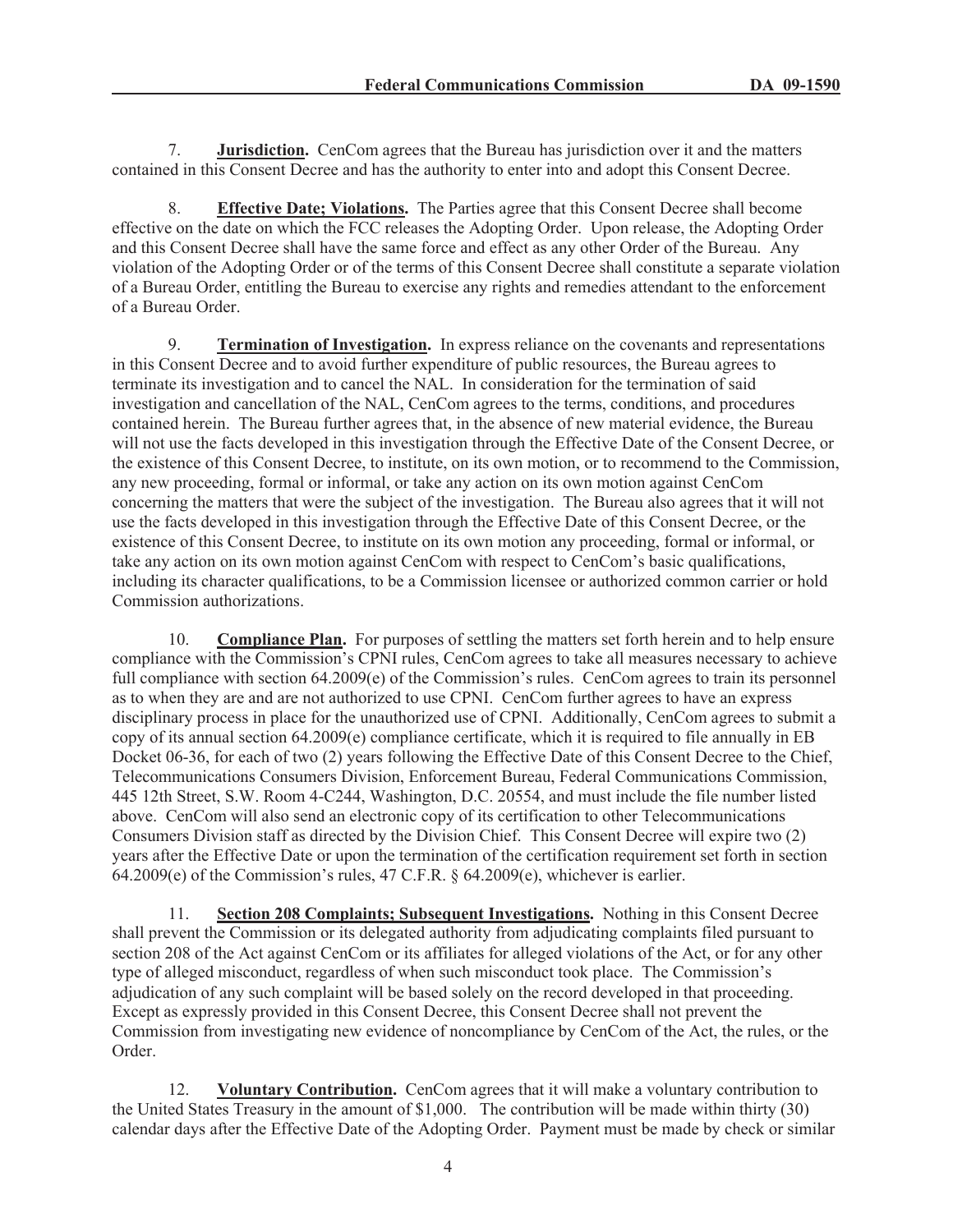instrument, payable to the order of the Federal Communications Commission. The payment must include the NAL/Account Number and FRN Number referenced in the caption to the Adopting Order. Payment by check or money order may be mailed to Federal Communications Commission, P.O. Box 979088, St. Louis, MO 63197-9000. Payment by overnight mail may be sent to U.S. Bank – Government Lockbox #979088, SL-MO-C2-GL, 1005 Convention Plaza, St. Louis, MO 63101. Payment by wire transfer may be made to ABA Number 021030004, receiving bank TREAS/NYC, and account number 27000001. For payment by credit card, an FCC Form 159 (Remittance Advice) must be submitted. When completing the FCC Form 159, enter the NAL/Account number in block number 23A (call sign/other ID), and enter the letters "FORF" in block number 24A (payment type code). CenCom will also send electronic notification on the date said payment is made to Johnny.drake@fcc.gov.

13. **Waivers.** CenCom waives any and all rights it may have to seek administrative or judicial reconsideration, review, appeal or stay, or to otherwise challenge or contest the validity of this Consent Decree and the Adopting Order, provided the Commission issues an Adopting Order adopting the Consent Decree without change, addition, modification, or deletion. CenCom shall retain the right to challenge the Commission's interpretation of the Consent Decree or any terms contained herein. If either Party (or the United States on behalf of the Commission) brings a judicial action to enforce the terms of the Adopting Order, neither CenCom nor the Commission shall contest the validity of the Consent Decree or the Adopting Order, and CenCom shall waive any statutory right to a trial *de novo*. CenCom hereby agrees to waive any claims it may otherwise have under the Equal Access to Justice Act, 5 U.S.C. § 504 and 47 C.F.R. § 1.1501 *et seq*., relating to the matters addressed in this Consent Decree.

14. **Severability.** The Parties agree that if any of the provisions of the Adopting Order or the Consent Decree shall be invalid or unenforceable, such invalidity or unenforceability shall not invalidate or render unenforceable the entire Adopting Order or Consent Decree, but rather the entire Adopting Order or Consent Decree shall be construed as if not containing the particular invalid or unenforceable provision or provisions, and the rights and obligations of the Parties shall be construed and enforced accordingly. In the event that this Consent Decree in its entirety is rendered invalid by any court of competent jurisdiction, it shall become null and void and may not be used in any manner in any legal proceeding.

15. **Subsequent Rule or Order.** The Parties agree that if any provision of the Consent Decree conflicts with any subsequent rule or Order adopted by the Commission (except an Order specifically intended to revise the terms of this Consent Decree to which CenCom does not expressly consent) that provision will be superseded by such Commission rule or Order.

16. **Successors and Assigns.** CenCom agrees that the provisions of this Consent Decree shall be binding on its successors, assigns, and transferees.

17. **Final Settlement.** The Parties agree and acknowledge that this Consent Decree shall constitute a final settlement between the Parties. The Parties further agree that this Consent Decree does not constitute either an adjudication on the merits or a factual or legal finding or determination regarding any compliance or noncompliance with the requirements of the Act or the Commission's rules and Orders.

18. **Modifications.** This Consent Decree cannot be modified without the advance written consent of both Parties.

19. **Paragraph Headings.** The headings of the Paragraphs in this Consent Decree are inserted for convenience only and are not intended to affect the meaning or interpretation of this Consent Decree.